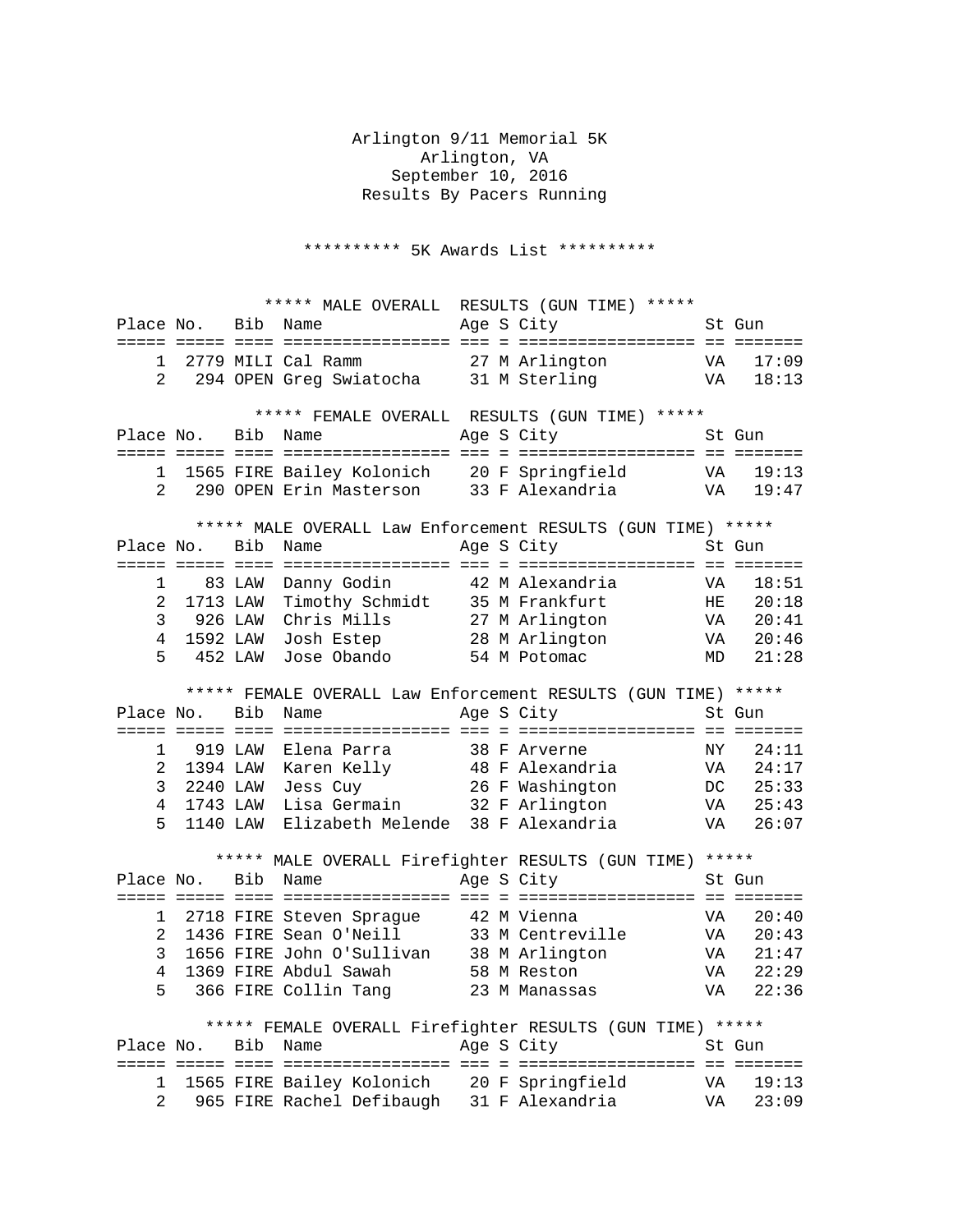3 798 FIRE Amy Karam 45 F Fairfax VA 23:44 4 2993 FIRE Stephanie Leland 37 F Falls Church VA 23:49 5 2599 FIRE Anja Hamilton 41 F Midlothian VA 25:04 \*\*\*\*\* MALE OVERALL Military RESULTS (GUN TIME) \*\*\*\*\* Place No. Bib Name Age S City St Gun ===== ===== ==== ================= === = ================== == ======= 1 2779 MILI Cal Ramm 27 M Arlington VA 17:09 2 472 MILI Raul Florencio 22 M Los Angeles CA 18:39 3 1679 MILI Kurt Rorvik 42 M Arlington VA 19:57 4 2121 MILI Dennis Dalton 39 M Alexandria VA 20:37 5 1900 MILI Andres Rodriguez 45 M Arlington VA 21:13 \*\*\*\*\* FEMALE OVERALL Military RESULTS (GUN TIME) \*\*\*\*\* Place No. Bib Name Age S City St Gun ===== ===== ==== ================= === = ================== == ======= 1 1496 MILI Angela Freeman 43 F Arlington VA 28:24 2 475 MILI Hannah Inloes 24 F Norfolk VA 28:25 3 1460 MILI Kristina Maros 27 F Washington DC 29:02 4 924 MILI Dana Murphy 28 F Surprise AZ 29:05 5 465 MILI Londyn Barrett 32 F Norfolk VA 29:28 ====== MALE AGE GROUP: 1 - 9 (CHIP TIME) | Awarding Top 2 =<br>Place O'All No. Bib Name Mage S City St C Age S City St Chip ===== ===== ===== ==== ================= === = =============== == ======= 1 468 3128 OPEN Carter Ortiz 9 M Montgomery Vill MD 27:16 2 592 1667 OPEN Mikey Rupert 9 M Arlington VA 28:30  $====$  FEMALE AGE GROUP:  $1 - 9$  (CHIP TIME) | Awarding Top 2 = Place O'All No. Bib Name Age S City St Chip ===== ===== ===== ==== ================= === = =============== == ======= 1 1050 1090 OPEN Callie Nicewonger 9 F Gainesville VA 32:16<br>2 1689 102 OPEN Chloe Brannon 9 F Bristow VA 38:04 2 1689 102 OPEN Chloe Brannon 9 F Bristow  $====$  MALE AGE GROUP: 10 - 14 (CHIP TIME) | Awarding Top 2 = Place O'All No. Bib Name Age S City St Chip ===== ===== ===== ==== ================= === = =============== == ======= 1 66 285 OPEN Max Jamieson 12 M Arlington VA 21:27 2 82 978 OPEN Marco Lagendyk 14 M Vienna VA 22:04 ===== FEMALE AGE GROUP: 10 - 14 (CHIP TIME) | Awarding Top 2 =<br>0'All No. Bib Name Age S City St Chip Place O'All No. Bib Name ===== ===== ===== ==== ================= === = =============== == ======= 1 253 1391 OPEN Caroline Peterson 14 F Alexandria VA 25:14 2 686 589 OPEN Carina Frias 14 F Ashburn VA 29:19  $====$  MALE AGE GROUP: 15 - 19 (CHIP TIME) | Awarding Top 2 = Place O'All No. Bib Name Age S City St Chip ===== ===== ===== ==== ================= === = =============== == ======= 1 6 105 OPEN Lawson Brannon 17 M Bristow VA 18:25 2 21 3307 OPEN Adam Wosahla 16 M Bristow VA 19:33 ===== FEMALE AGE GROUP: 15 - 19 (CHIP TIME) | Awarding Top 2 =<br>0'All No. Bib Name Age S City St Chip Place O'All No. Bib Name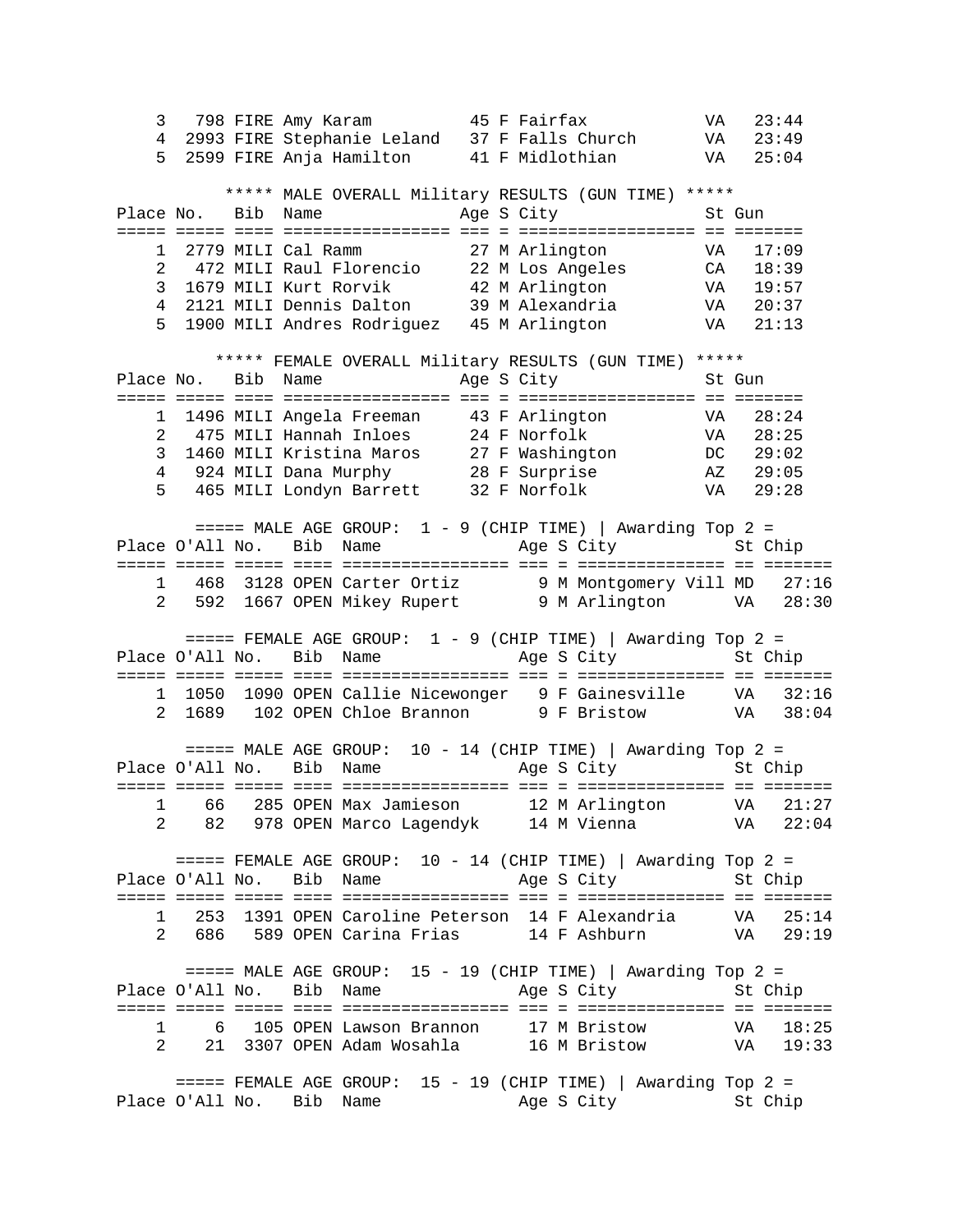===== ===== ===== ==== ================= === = =============== == ======= 1 140 3338 OPEN Grace Obando 17 F Herndon VA 23:13 2 393 418 OPEN Lila Delarosa 17 F Clifton VA 26:38  $====$  MALE AGE GROUP: 20 - 29 (CHIP TIME) | Awarding Top 2 = Place O'All No. Bib Name Age S City St Chip ===== ===== ===== ==== ================= === = =============== == ======= 1 5 3073 OPEN Joseph Krzystofik 27 M Alexandria VA 18:19 2 7 2523 OPEN Ryan Holtz 22 M Alexandria VA 18:26 ===== FEMALE AGE GROUP: 20 - 29 (CHIP TIME) | Awarding Top 2 =<br>0'All No. Bib Name Age S City St Chip Place O'All No. Bib Name ===== ===== ===== ==== ================= === = =============== == ======= 1 40 1476 OPEN Julie McTernan 26 F Needham MA 20:34 2 58 2239 OPEN Helen Burns 27 F Washington DC 21:12 ===== MALE AGE GROUP: 30 - 39 (CHIP TIME) | Awarding Top 2 = Place O'All No. Bib Name Age S City St Chip ===== ===== ===== ==== ================= === = =============== == ======= 1 16 2863 OPEN Craig Carey 35 M Alexandria VA 19:11 2 18 291 OPEN James Parker 30 M Arlington VA 19:19 ===== FEMALE AGE GROUP: 30 - 39 (CHIP TIME) | Awarding Top 2 =<br>0'All No. Bib Name Age S City 5t Chip Place O'All No. Bib Name ===== ===== ===== ==== ================= === = =============== == ======= 1 71 1830 OPEN Amanda Moore 35 F Arlington VA 21:40 2 93 919 LAW Elena Parra 38 F Arverne NY 22:15  $====$  MALE AGE GROUP:  $40 - 49$  (CHIP TIME) | Awarding Top 2 = Place O'All No. Bib Name Age S City St Chip ===== ===== ===== ==== ================= === = =============== == ======= 1 14 83 LAW Danny Godin 42 M Alexandria VA 18:51 2 15 272 OPEN Dave Cahill 45 M Arlington VA 19:10  $====$  FEMALE AGE GROUP: 40 - 49 (CHIP TIME) | Awarding Top 2 = Place O'All No. Bib Name Age S City St Chip ===== ===== ===== ==== ================= === = =============== == ======= 1 121 3114 OPEN Yuko Whitestone 44 F Springfield VA 22:48 2 145 798 FIRE Amy Karam 45 F Fairfax VA 23:20 ===== MALE AGE GROUP: 50 - 59 (CHIP TIME) | Awarding Top 2 =<br>2'All No. Bib Name Age S City St Chip Place O'All No. Bib Name ===== ===== ===== ==== ================= === = =============== == ======= 1 8 709 OPEN Mario Zuniga 52 M Front Royal VA 18:31 2 42 980 OPEN Wilco Lagendyk 50 M Vienna VA 20:37  $====$  FEMALE AGE GROUP: 50 - 59 (CHIP TIME) | Awarding Top 2 = Place O'All No. Bib Name Age S City St Chip ===== ===== ===== ==== ================= === = =============== == ======= 1 235 1421 OPEN Donna Lekang 52 F Arlington VA 24:59<br>2 360 2622 OPEN Annelise Selvaggi 52 F Arlington VA 26:20 2 360 2622 OPEN Annelise Selvaggi 52 F Arlington ===== MALE AGE GROUP: 60 - 69 (CHIP TIME) | Awarding Top 2 =<br>J'All No. Bib Name Age S City St Chip Place O'All No. Bib Name